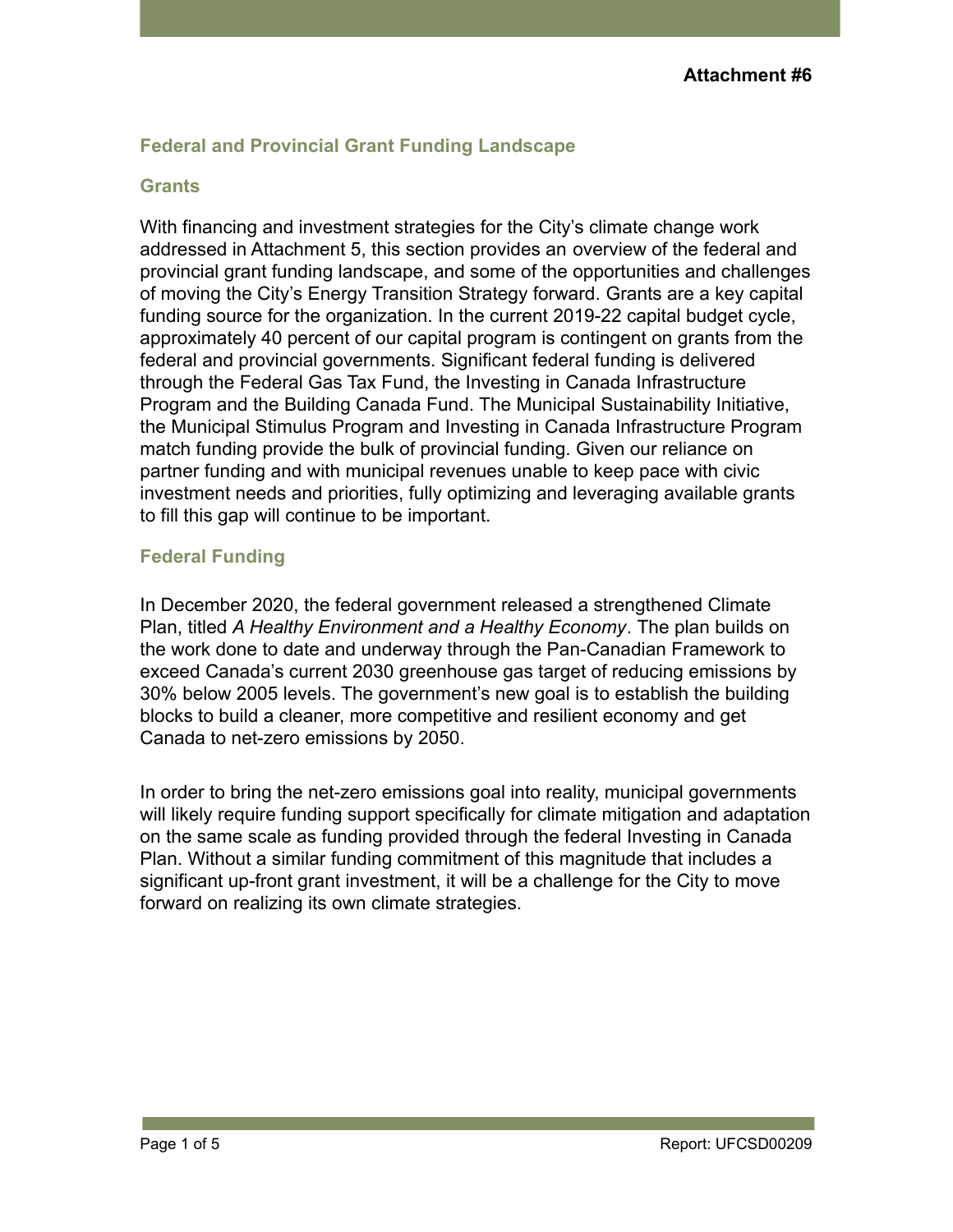To date, federal Budgets 2016 and 2017 have provided the most funding support for these goals. In particular, Budget 2017 introduced the Investing in Canada Plan (2016-2028), a 12 year slate of programming that provides over \$180B in funding nation-wide. The Plan commits \$90B in new, dedicated funding in the following areas: public transit, green infrastructure, social infrastructure, trade and transportation, and rural and northern communities. The remaining \$90B flows through existing infrastructure programs, such as the permanent Federal Gas Tax Fund (GTF), which provides over \$2B a year to municipalities for addressing a broad cross-section of infrastructure needs. Although the City's annual GTF funding grows incrementally with inflation, a significant portion of our allocation continues to be earmarked for South LRT (to Century Park) debt servicing until 2030.

The Investing in Canada Plan is almost halfway through its term and the majority of the federal funding has been committed. In Alberta, approximately two-thirds of the infrastructure funding provided to the province through the Investing in Canada Infrastructure Program (ICIP) component of the Investing in Canada Plan has been allocated and approved for public transit infrastructure projects. A total of \$1.47B has been earmarked for Edmonton's LRT network expansion. Given the significant investment in public transit, there is limited opportunity for the City to access additional federal investment under the Investing in Canada Plan to support other green initiatives.

The Canada Infrastructure Bank (CIB) was created in 2017 as a separate component of the Investing in Canada Plan and presents another opportunity to secure financing for municipal infrastructure projects. The Bank's purpose is to leverage its \$35B endowment to attract private capital and co-invest with private-sector and institutional investors in new, revenue generating infrastructure projects that might not otherwise be built or would not be built with private sector involvement.

The CIB does not provide grant funding and is not intended to replace existing infrastructure funding models, such as grants and P3s, but rather seeks to complement and expand these models by providing another option to help structure and finance new infrastructure projects. CIB's focus is specifically in the areas of public transit, green infrastructure, trade and transport, broadband, and clean power. More recently they have rolled out priority investment initiatives, such as zero emission bus and building energy retrofits programs, as part of the federal government's strengthened actions of the Climate Plan. There may be opportunities for the City to work with the CIB to move forward initiatives like zero-emission vehicles, LRV procurement and on clean energy to advance our district energy projects. The City is currently engaging with the CIB to determine if it is financially viable to utilize one or both of these programs to support the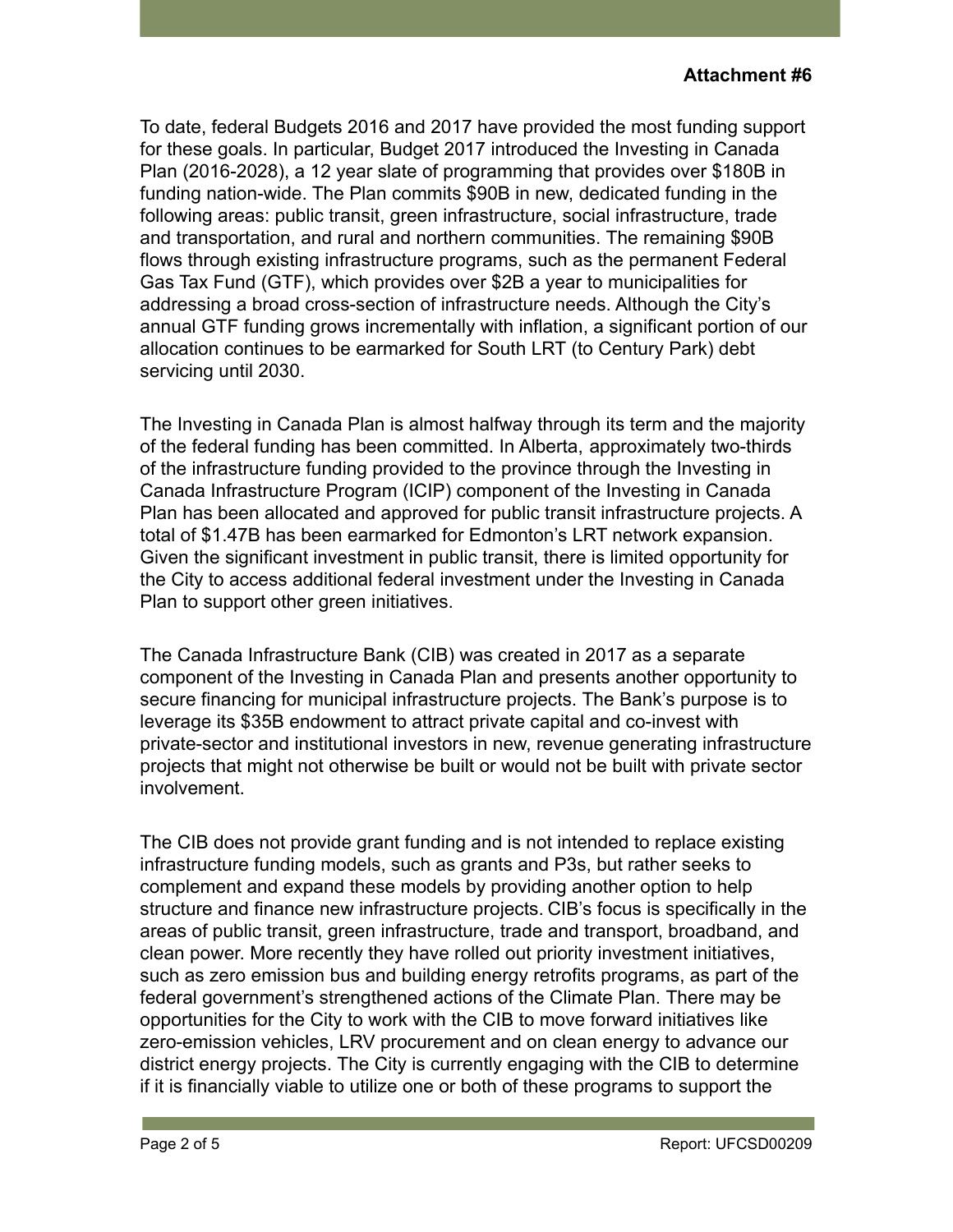City's climate change goals. Funding provided through these programs will impact the City's debt limit. As such, leveraging these programs would be advisable only where lending rates are more favourable than traditional borrowing and/or where these programs offer less risk than traditional borrowing options.

Most recently, the federal government has committed to providing an additional \$5.9B nationally to new public transit infrastructure and to establishing a \$3B per year permanent Public Transit Fund beginning in 2026-27. This funding cannot be used to support other types of energy transition projects because it is focused solely on public transit infrastructure, including funding planning activities for transit projects, developing active transportation (i.e., bike lanes and walking paths), and purchasing zero emission vehicles.

The Federation of Canadian Municipalities' (FCM) Green Municipal Fund (GMF), funded through federal endowments, also supports climate change mitigation and energy transition projects. The GMF typically provides low-interest loans to municipalities to a maximum of \$10M and grants up to 15% of the loan amount to a maximum of \$1.5M. The GMF Community Efficiency Financing Program stream is a \$300M initiative that helps municipalities deliver energy efficient financing programs. Under this program, the City's two-year Clean Energy Improvement Program (CEIP) pilot program has been approved for a loan in the amount of up to \$8.4M combined with a grant in the amount of \$1.3M for a total of up to \$9.7M.

The majority of funding provided through the FCM programming is modest in nature and in the form of repayable loans. As the City has access to favourable lending rates through the Alberta Capital Finance Authority, these opportunities need to be evaluated on a project by project basis to determine whether the terms of the financing is appropriate for the City. The FCM also provides advocacy on behalf of municipalities and has petitioned the federal government to double the annual allocations municipalities receive under the GTF. Such a top up in funding could provide municipalities with added financial resources to prioritize and undertake climate change mitigation and energy transition projects.

As the City's climate change goals are closely aligned with the Pan-Canadian Framework and the Climate Plan, the federal government is likely to be our first provider of support, but it is not clear whether significant, new funding is forthcoming in the short-term. Beyond the need for federal funding support, realizing the City's goals will also require partnerships with the provincial government and industry.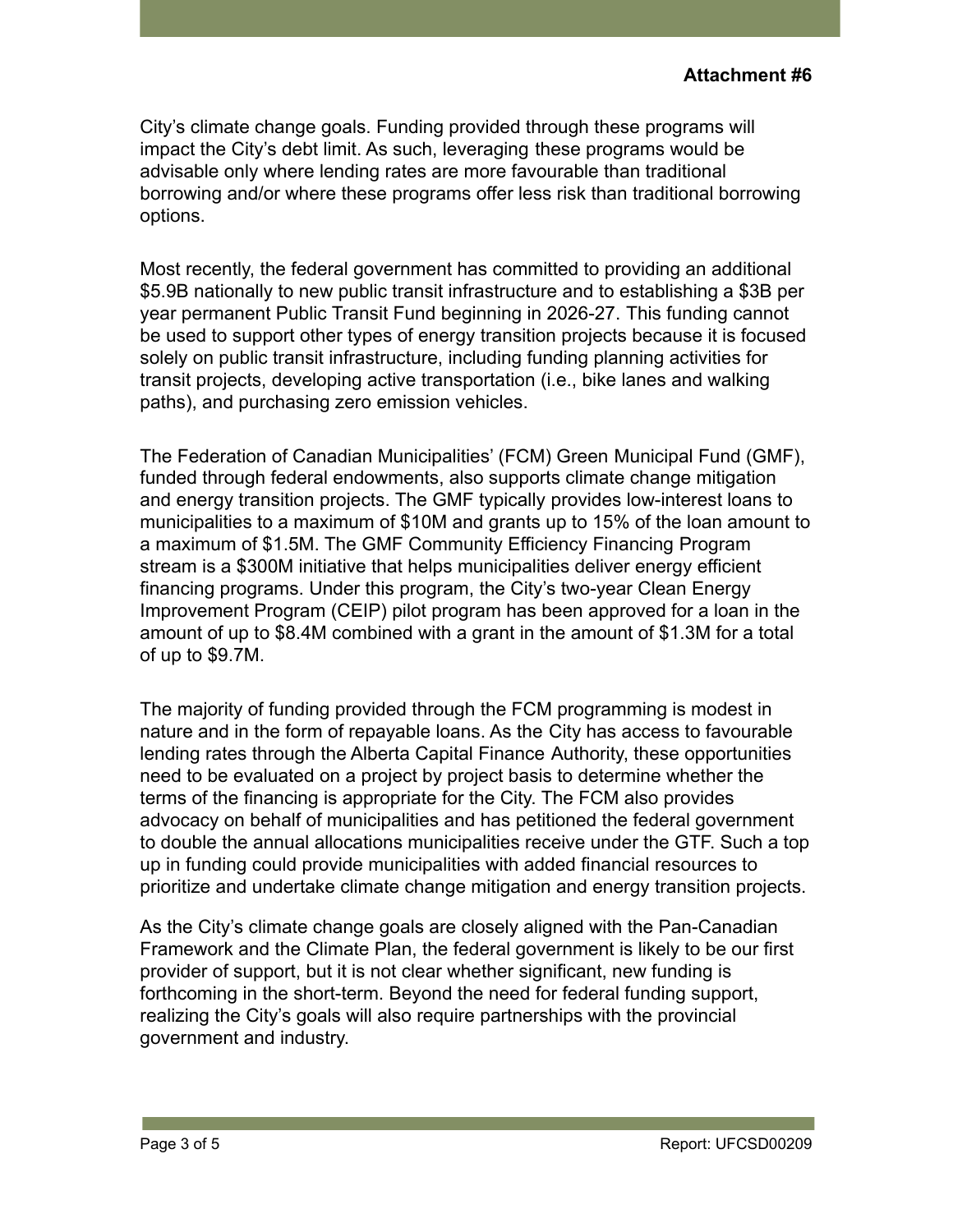## **Provincial Funding**

From 2015-2019, the Provincial Climate Leadership Plan supported a number of grant programs that aligned with federal and municipal energy transition goals and were funded by the Provincial Carbon Tax. However, in 2019, the Carbon Tax was repealed and the Climate Leadership Plan was abandoned. As a result, the primary source of provincial funding specifically targeting climate change mitigation and energy transition was lost. The current provincial government made a platform commitment to release a Climate Strategy, but the release date is unknown at this time.

The provincial Technologies to Reduce Carbon Emissions (TIER) system took effect on January 1, 2020, and replaced the previous approach to pricing carbon pollution for industry. In fall 2020, the Province committed \$750M under the TIER system for new and cleaner Alberta-based technologies that reduce emissions, like improved oil sands extraction methods and research and investment in carbon capture, utilization, and storage. In addition, a portion of this funding is intended to be used to reduce Alberta's deficit and support the Province's energy war room, which is now incorporated as the Canadian Energy Centre.

The TIER program has recently directed funding to support smaller grant programs that are competitively awarded, include smaller amounts of funding per project, target specific climate change goals, and are typically far oversubscribed. For example, the Province recently directed \$100M of TIER funds towards the new, \$150M Emissions Reduction Alberta: Shovel-Ready Challenge program. This program supports companies ready to implement leading-edge technologies in applications for both greenfield and brownfield operations, up to a maximum of \$15M per project with a minimum request of \$2M.

In recent years, the Province has committed \$1.47B for Edmonton's LRT network expansion, as match funding for the federal ICIP and a requirement of the Bilateral Agreement signed between the Governments of Canada and Alberta under this program. The Province, however, does not currently provide funding support directly to municipalities through a significant grant program to address their climate change needs. Where provincial funding support is available for the City to access, it is typically short-term funding for smaller-scale initiatives (ie: funding that flows through Emissions Reduction Alberta, the Municipal Climate Change Action Centre, and Alberta Innovates).